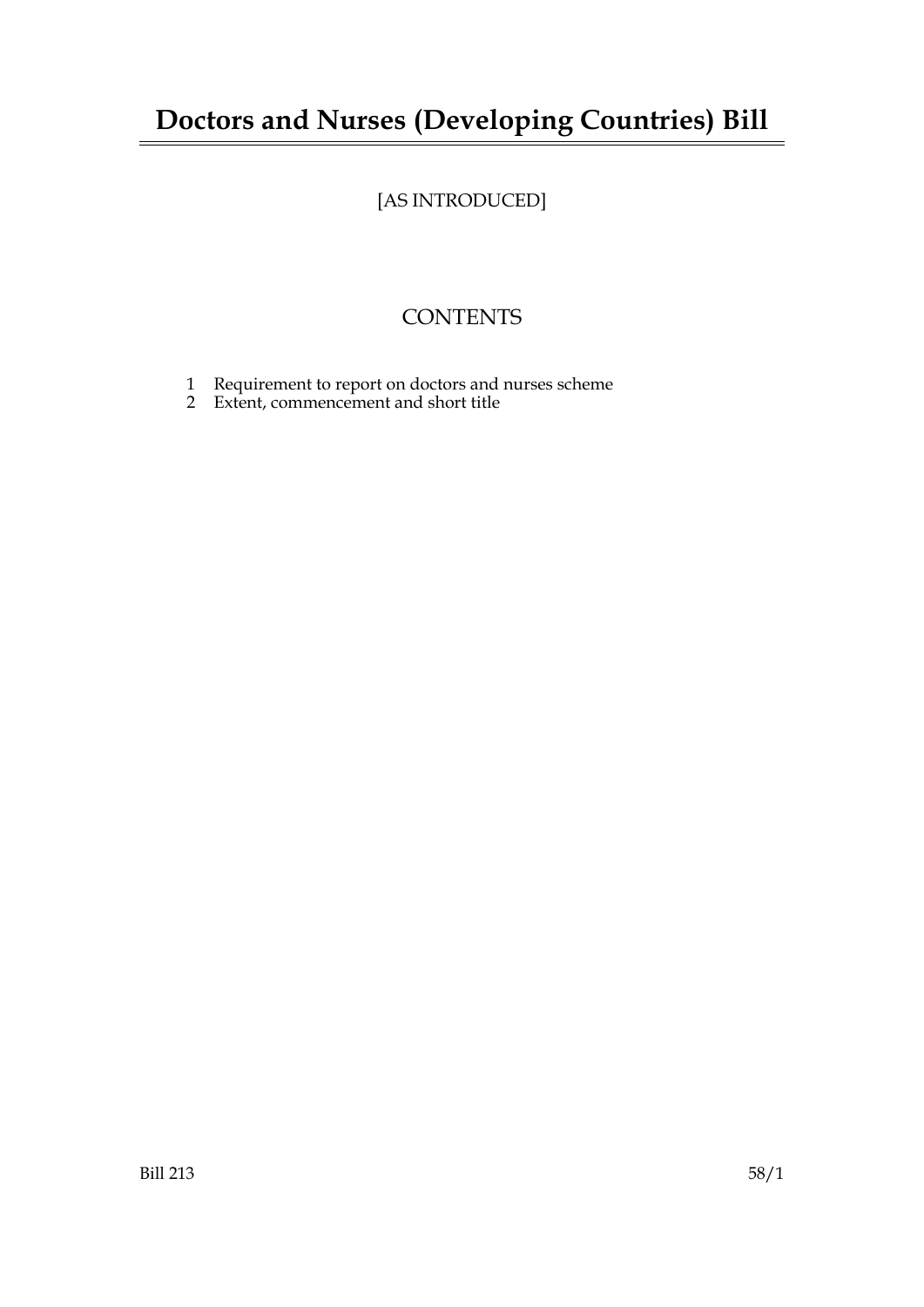### [AS INTRODUCED]

# A **BILL**

TO

Require the Secretary of State to report on the merits of a scheme for the United Kingdom to pay to train two doctors or nurses in developing countries for each doctor or nurse recruited to the National Health Service from those countries.

 $\sum$  E IT ENACTED by the Queen's most Excellent Majesty, by and with the advice<br>and consent of the Lords Spiritual and Temporal, and Commons, in this present<br>Parliament assembled, and by the authority of the same as follo and consent of the Lords Spiritual and Temporal, and Commons, in this present Parliament assembled, and by the authority of the same, as follows: -

#### **1 Requirement to report on doctors and nurses scheme**

- (1) The Secretary of State must prepare a report on the merits of a scheme for the United Kingdom to pay to train two doctors or nurses in developing countries for each doctor or nurse recruited to the National Health Service from those countries.
- (2) The report must consider—
	- (a) the benefits that doctors and nurses recruited from developing countries provide to the National Health Service;
	- (b) the effects of that recruitment on the health systems of the home countries of those doctors and nurses;
	- (c) the cost of training an additional two doctors or nurses in developing countries for each doctor or nurse recruited to the National Health Service from those countries;
	- (d) the effects of such a measure on the health system of each developing country, including to medical professional to population ratios;
	- (e) the effects of such a measure on both the international standing of the United Kingdom and general international cooperation.
- (3) In preparing the report the Secretary of State must consult, with regard to the National Health Service—
	- (a) the Scottish Ministers; *20*
	- (b) the Welsh Ministers;
	- (c) the Department of Health in Northern Ireland.
- (4) The report must be laid before Parliament no later than the end of the period of 180 days beginning with the day on which this Act is passed.

*5* 

*10* 

*15*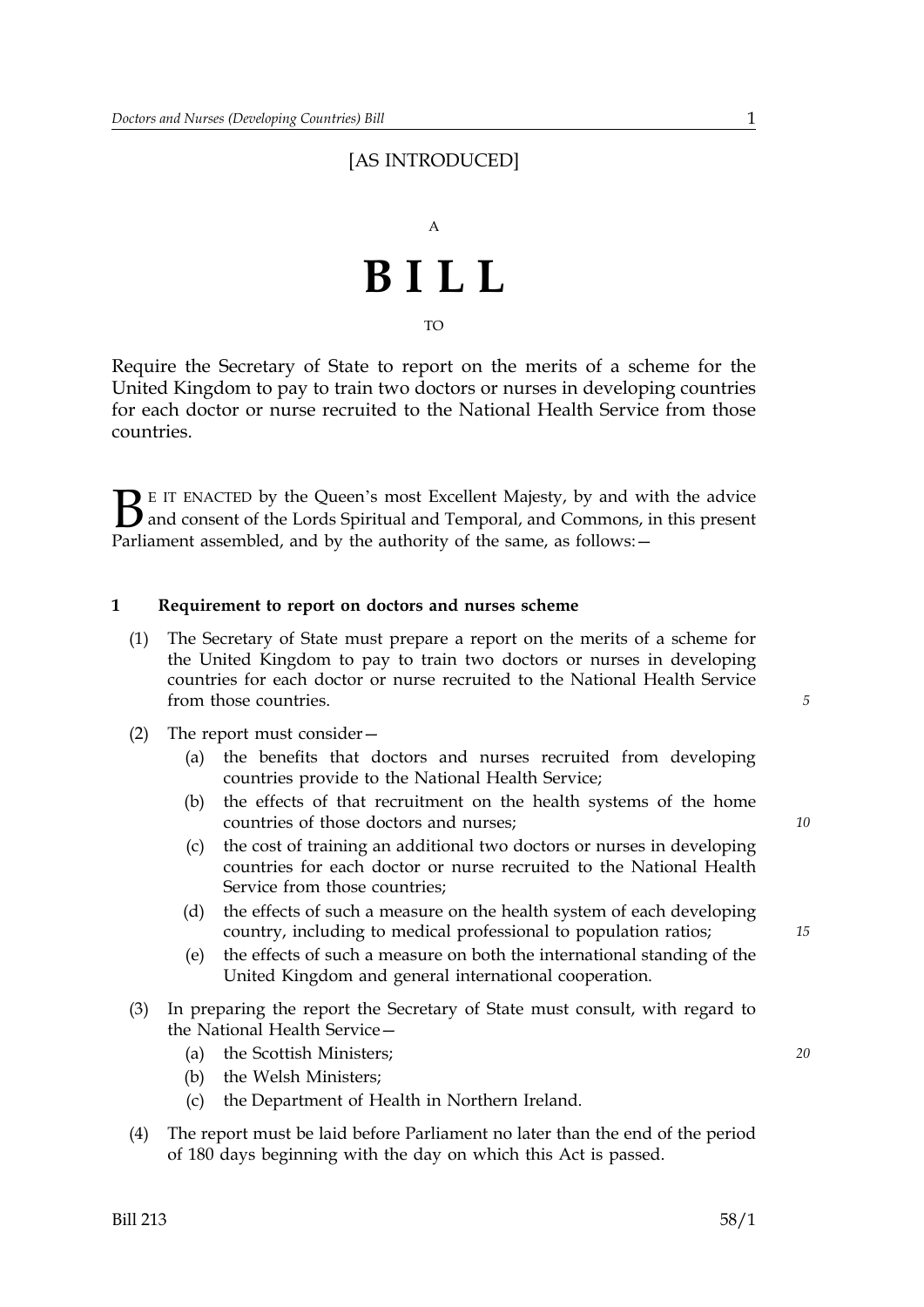*5* 

#### **2 Extent, commencement and short title**

- (1) This Act extends to England and Wales, Scotland, and Northern Ireland.
- (2) This Act comes into force on the day on which it is passed.
- (3) This Act may be cited as the Doctors and Nurses (Developing Countries) Act 2021.